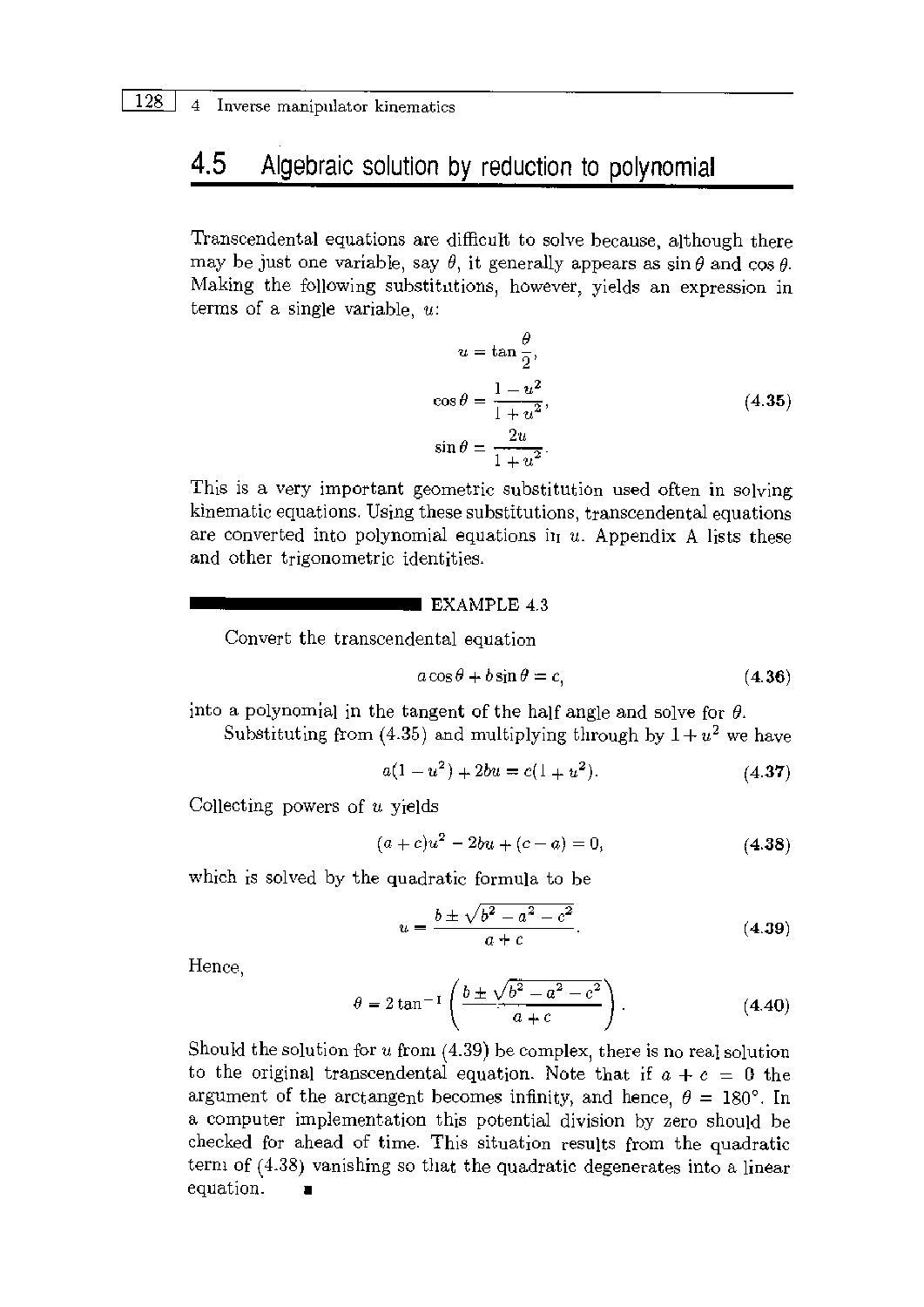### APPENDIX <sup>C</sup>

# Some inverse-kinematic formulas

The single equation  
\n
$$
\sin \theta = a
$$
 (C.1)  
\nhas two solutions, given by  
\n $\theta = \pm \text{Atan2}(\sqrt{1 - a^2}, a)$ . (C.2)  
\nLikewise, given  
\n $\cos \theta = b$ , (C.3)  
\nthere are two solutions:  
\n $\theta = \text{Atan2}(b, \pm \sqrt{1 - b^2})$ . (C.4)  
\nIf both (C.1) and (C.3) are given, then there is a unique solution given by  
\n $\theta = \text{Atan2}(a, b)$ . (C.5)  
\nThe transcendental equation  
\n $a \cos \theta + b \sin \theta = 0$  (C.6)  
\nhas the two solutions  
\n $\theta = \text{Atan2}(a, -b)$  (C.7)  
\nand  
\n $\theta = \text{Atan2}(-a, b)$ . (C.8)  
\nThe equation  
\n $a \cos \theta + b \sin \theta = c$ , (C.9)  
\nwhich we solved in Section 4.5 with the tangent-of-the-half-angle substitutions, is  
\nalso solved by  
\n $\theta = \text{Atan2}(b, a) \pm \text{Atan2}(\sqrt{a^2 + b^2 - c^2}, c)$ . (C.10)  
\nThe set of equations  
\n $a \cos \theta - b \sin \theta = c$ ,

$$
a\sin\theta + b\cos\theta = d,\tag{C.11}
$$

 $\sim$ 

which was solved in Section 4.4, also is solved by

$$
\theta = \text{Atan2}(ad - bc, ac + bd). \tag{C.12}
$$

 $\mathcal{A}_{\mathcal{A}}$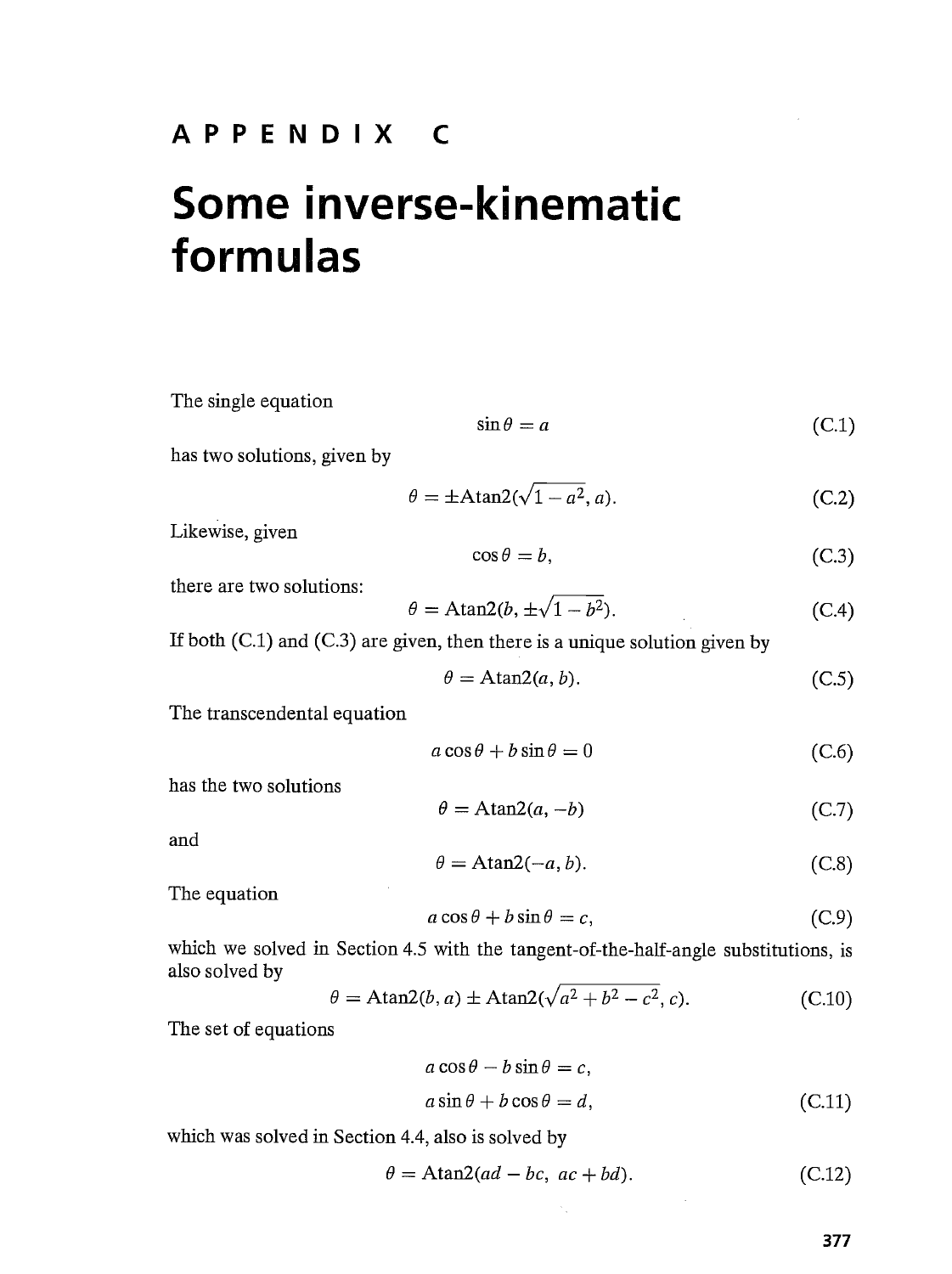## APPENDIX A

## Trigonometric identities

Formulas for rotation about the principal axes by  $\theta$ :

$$
R_X(\theta) = \begin{bmatrix} 1 & 0 & 0 \\ 0 & \cos \theta & -\sin \theta \\ 0 & \sin \theta & \cos \theta \end{bmatrix},
$$
 (A.1)

$$
R_Y(\theta) = \begin{bmatrix} \cos \theta & 0 & \sin \theta \\ 0 & 1 & 0 \\ -\sin \theta & 0 & \cos \theta \end{bmatrix},
$$
 (A.2)

$$
R_Z(\theta) = \begin{bmatrix} \cos \theta & -\sin \theta & 0 \\ \sin \theta & \cos \theta & 0 \\ 0 & 0 & 1 \end{bmatrix}.
$$
 (A.3)

Identities having to do with the periodic nature of sine and cosine:

$$
\sin \theta = -\sin(-\theta) = -\cos(\theta + 90^{\circ}) = \cos(\theta - 90^{\circ}),
$$
  
\n
$$
\cos \theta = \cos(-\theta) = \sin(\theta + 90^{\circ}) = -\sin(\theta - 90^{\circ}).
$$
\n(A.4)

The sine and cosine for the sum or difference of angles  $\theta_1$  and  $\theta_2$ :

$$
\cos(\theta_1 + \theta_2) = c_{12} = c_1c_2 - s_1s_2,
$$
  
\n
$$
\sin(\theta_1 + \theta_2) = s_{12} = c_1s_2 + s_1c_2,
$$
  
\n
$$
\cos(\theta_1 - \theta_2) = c_1c_2 + s_1s_2,
$$
  
\n
$$
\sin(\theta_1 - \theta_2) = s_1c_2 - c_1s_2.
$$
\n(A.5)

The sum of the squares of the sine and cosine of the same angle is unity:

$$
c^2\theta + s^2\theta = 1. \tag{A.6}
$$

If a triangle's angles are labeled  $a$ ,  $b$ , and  $c$ , where angle  $a$  is opposite side  $A$ , and so on, then the "law of cosines" is

$$
A^2 = B^2 + C^2 - 2BC\cos a.
$$
 (A.7)

The "tangent of the half angle" substitution:

$$
u = \tan \frac{\theta}{2},
$$
  
\n
$$
\cos \theta = \frac{1 - u^2}{1 + u^2},
$$
  
\n
$$
\sin \theta = \frac{2u}{1 + u^2}.
$$
\n(A.8)